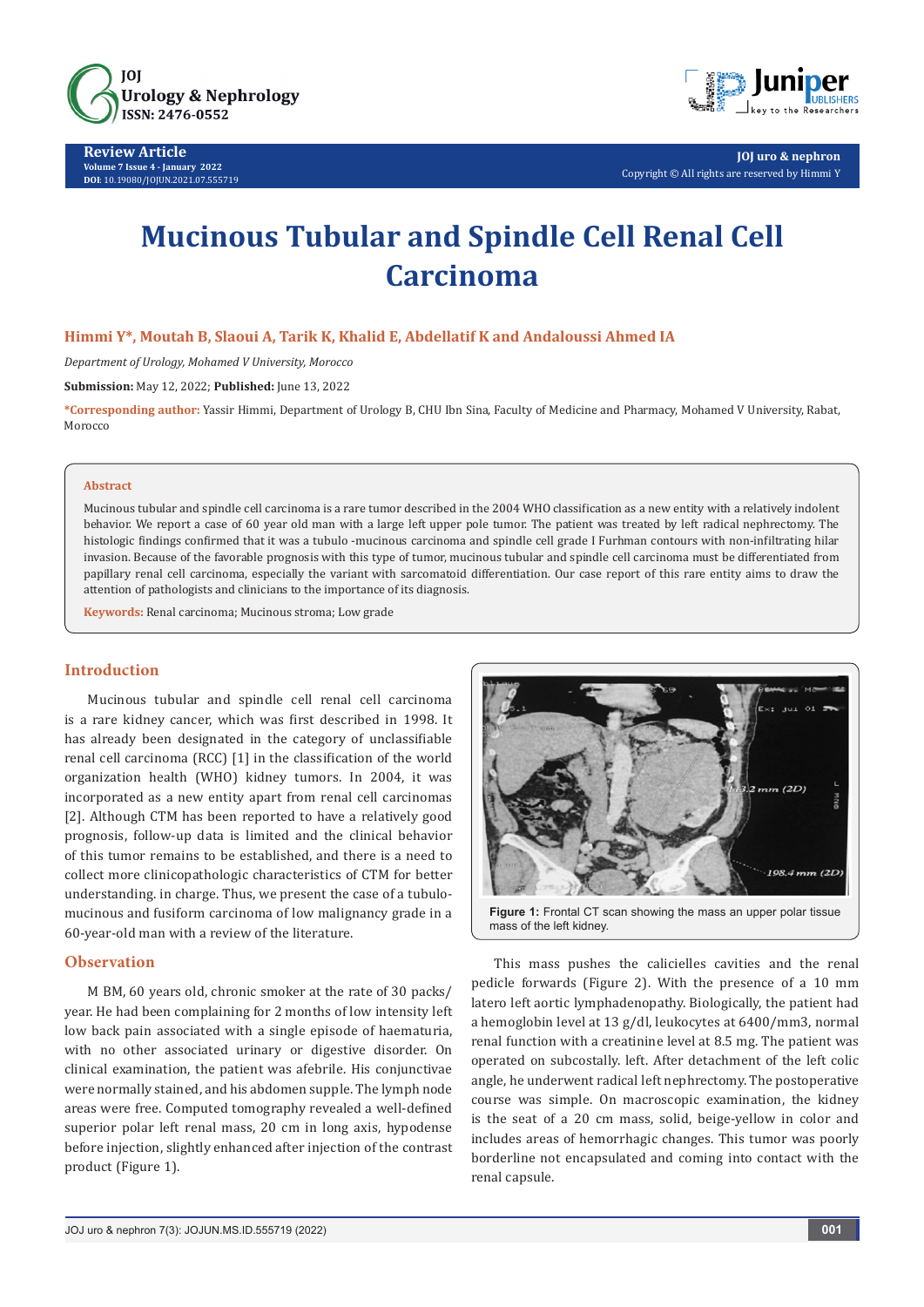

**Figure 2:** Axial CT scan showing the hypodense left renal mass with low enhancement occupying the intracortical hilar region.



**Figure 3:** Fusiform cell proliferations of nuclear low grades with eosinophilic cytoplasm (HES, ×40).



**Figure 4:** Proliferation of tubular and fusiform architecture within a myxoid stroma microvacuolar (HE×250).

Microscopic examination revealed proliferation of monotonous cubic eosinophilic epithelial cells. The cells are arranged in tubular structures and in parallel cell cords. These tubular structures are continuous with spindle-shaped sectors which are also of low nuclear grades. The microvacuolar stroma contains a mucinous substance with an inflammatory histiocyte infiltrate (Figure 3 & 4). No vascular emboli were seen in the peri-tumor, nor capsular invasion or sarcomatoid contingent. This morphological and histological analysis concluded that furhman grade I was tubulomucinous and fusiform carcinoma of the kidney.

### **Discussion**

Mucinous tubular and spindle cell carcinoma is a rare malignant epithelial tumor of the kidney, recognized since 2004 as a new entity of renal cell carcinoma. CTM has a female predominance and a good prognosis [3]. More than 80 cases have been listed in the literature [2]. The rare morphology of CTM has produced much confusion in the past. The tubular architecture of the CTM showing focal papillae is strong evidence that may be in favor of papillary renal cell carcinoma. In cases with a predominant fusiform configuration, this appearance can lead to confusion with leiomyomas or even sarcomas [4].

CTM presents clinically with a clinical symptomatology that combines haematuria, lumbar pain and a palpable mass [5]. Radiological explorations found calcifications in 34% of cases, a figure six times higher than in other kidney tumours. There is also a greater frequency of invasion of the retroperitoneal space and greater tumor hypovascularization. But in general, there are no specific imaging criteria for the diagnosis of CTM. These features may resemble other variants of renal cell carcinoma, such as chromophobe cell carcinoma or papillary carcinoma of nothing, which have a less favorable prognosis. However, renal CTM should be suspected.

Faced with a large, well-circumscribed mass, the enhancement is weak after injection of the contrast product, with a weak or intermediate signal on T2-weighting, especially if in association with nephrolithiasis [1]. The size of the CTM is variable. It ranges from less than 1.0 cm in diameter to more than 18.0 cm, with most tumors measuring between 2.0-4.0 cm in the longest axis [6]. Macroscopically, the CTM are essentially of medullary location, well limited, firm, often homogeneous, with a whitish-grey or more rarely brownish appearance. Hemorrhagic or necrotic changes are rare [7].

Histologically, the architecture is compact at low magnification with tubular sectors in continuity with fusiform sectors seeming to come from the compression of the tubes [8- 10]. The tubes are stretched, interconnected, and sometimes arranged in parallel cellular cords, close to the structure of the loop of Henle. They are composed of cuboidal cells with eosinophilic or clarified cytoplasm, centered by an oval or elongated nucleus without a prominent nucleolus. Mitoses are rare. The fusiform sectors can in places evoke a proliferation of smooth muscle cells. Between the tubes, a myxoid stroma is visible, positive for alcian blue. A few foci of inflammatory cells, notably containing foamy macrophages, may be present. These tumors have a complex phenotype, expressing a wide variety of epithelial markers (EMA, AE1/AE3, CK7, CK19) and distal nephron markers (EMA, CK 19, E-cadherin). The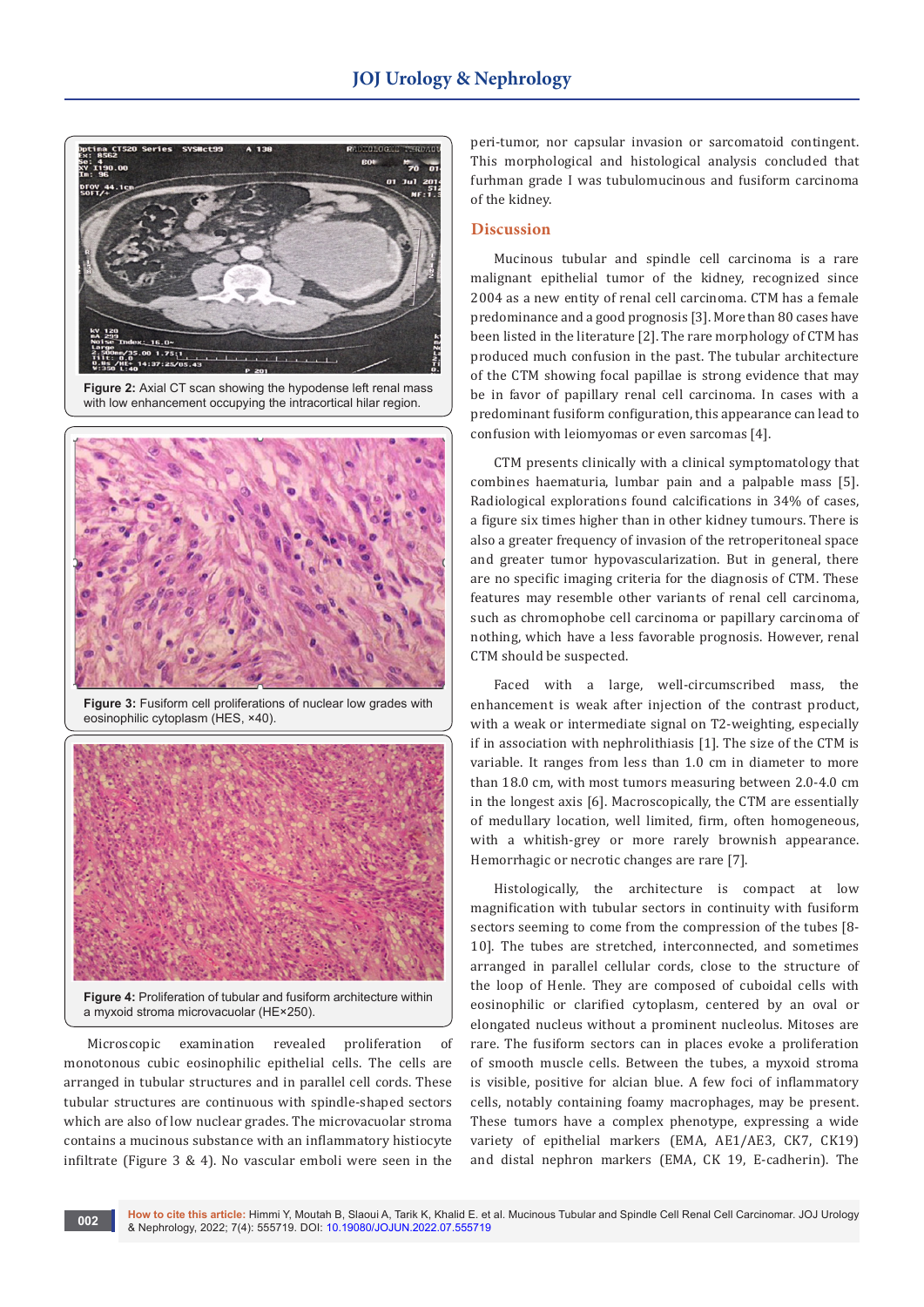immunohistochemical profiles of these tumors reported in the literature are not clearly defined, they are inconsistent or even contradictory due to the heterogeneity of these tumors and the insufficient number of cases studied [11,12]. Indeed, the expression of the RCC Ma is inconstant; a recent study showed that 92% of the cases studied expressed this marker 4. This figure was 45%12 and only 7% in other series. Other markers are also of variable expression such as EMA, CD 15 and PS 100. It is obvious that tumors with a similar morphological appearance may have different immunohistochemical expression without this necessarily implying that they are different.

Several classifications of tumors in different organs have been mainly based on their morphology, the immunophenotype not always being the same for tumors classified in the same type. Some authors suggest classifying tumors with the morphological characteristics of Mucinous tubular and spindle cell carcinoma according to the expression of different markers [13]. However, the expression of these antigens does not seem to be sufficient to separate tumors with the same clinical presentations, microscopic and evolutionary characteristics. In the literature, cytogenetic data indicate various chromosomal losses and associated gains, but no loss of 3p or trisomy 7 and/ or trisomy 17. Using comparative genomic hybridization and FISH (fluorescence in hybridization situ) we find characteristic combinations generally involving the loss of chromosomes 1, 4, 6, 8, 13 and 14 and the gains of chromosomes 7, 11, 16 and 17 [14].

The prognosis, according to data from the literature and in agreement with the histological appearance of low grade, seems favorable, however, cases with local recurrence, distant and regional metastases associated with the presence of metastatic lymphadenopathy have been reported. in the literature [15-17]. Recently, 5 cases of CTM with sarcomatoid differentiation and aggressive behavior have been reported in the literature, among these five cases three had distant metastases with fatal outcome for the patients [18]. It can be suggested that the changes observed in CTMs with sarcomatoid differentiation are related to the biobehavior of the kidney CTM. But given the low number of published cases and the duration of follow-up of these cases, the true biological potential and the morphological criteria that define it remain unknown [19]. Surgical resection is therefore always recommended, associated with careful follow-up of the patient.

#### **Conclusion**

MTSCC is a new entity in the pathological classification proposed by the WHO in recent years. It is essential to recognize CTM because of its favorable prognosis. Further cytogenetic and immunohistochemical studies as well as greater clinical experience are needed for a better characterization of these tumors.

## **Acknowledgement**

All the authors mentioned contributed to the establishment of this manuscript.

#### **References**

- 1. [Lima MS, Barros-Silva GE, Pereira RA, Ravinal RC, Silvio Tucci Jr S, et al.](https://pubmed.ncbi.nlm.nih.gov/23374174/)  [\(2013\) The imaging and pathological features of a mucinous tubular](https://pubmed.ncbi.nlm.nih.gov/23374174/)  [and spindle cell carcinoma of the kidney: A case report. World J Surg](https://pubmed.ncbi.nlm.nih.gov/23374174/)  [Oncol 11: 34](https://pubmed.ncbi.nlm.nih.gov/23374174/)
- 2. [Yang G, Breyer BN, Weiss D, MacLennan G \(2010\) Mucinous tubular](https://pubmed.ncbi.nlm.nih.gov/20022029/)  [and spindle cell carcinoma of the kidney. J Urol 183: 738-739.](https://pubmed.ncbi.nlm.nih.gov/20022029/)
- 3. [Lopez-Beltran A, Scarpelli M, Montironi R, Kirkali Z \(2004\) WHO](https://pubmed.ncbi.nlm.nih.gov/16442207/)  [classification of the renal tumors of the adults. Eur Urol 49: 798-805.](https://pubmed.ncbi.nlm.nih.gov/16442207/)
- 4. MacLennan GT, Cheng L (2008) Neoplasms of the kidney. In: Bostwick DG, Cheng L (Eds.), Urologic surgical pathology, (2<sup>nd</sup> edn.), Mosby-Elsevier, Philadelphia, USA, pp. 104-106
- 5. [Cheville JC, Lohse CM, Zincke H, Weaver AL, Leibovich BC, et al. \(2004\)](https://pubmed.ncbi.nlm.nih.gov/15087662/)  [Sarcomatoid renal cell carcinoma an examination of underlying](https://pubmed.ncbi.nlm.nih.gov/15087662/)  [histologic subtype and an analysis of associations with patient](https://pubmed.ncbi.nlm.nih.gov/15087662/)  [outcome. Am J Surg Pathol 28: 435-441.](https://pubmed.ncbi.nlm.nih.gov/15087662/)
- 6. [Srigley JR, Delahunt B \(2009\) Uncommon and recently described renal](https://pubmed.ncbi.nlm.nih.gov/19494850/)  [carcinomas. Mod Pathol 22: 2-23.](https://pubmed.ncbi.nlm.nih.gov/19494850/)
- 7. [Ferlicot S, Allory Y, Comperat E, Mege-Lechevalier F, Dimet S, et al.](https://pubmed.ncbi.nlm.nih.gov/16231179/)  [Mucinous tubular and spindle cell carcinoma: a report of 15 cases and](https://pubmed.ncbi.nlm.nih.gov/16231179/)  [a review of the literature. Virchows Arch 447: 978-983.](https://pubmed.ncbi.nlm.nih.gov/16231179/)
- 8. Compcrat EV, Vasiliu V, Fcrlicot S, Camparo P, Sibony M, et al. (2005) Kidney tumours: Les nouvelles entites. Ann Pathol 25: 1117-1133.
- 9. Sriglcy J (2004) Mucinous tubular and spindle cell carcinoma. In: Eblc JN, Sauter G, Epstein JI, Sesterhenn IA, (Eds.), World Health Organization Classification of Tumors: Pathology and genetics of tumors of the urinary system and male genital organs Lyon.
- 10.Dube V, Bergcron S, Laroche B, Fouquette B (2005) An unusual renal tumour. [An unusual renal neoplasm]. Ann Pathol 25: 403-404.
- 11.[Shen SS, Re JY, Tamboli P, Truong LD, Zhai Q, et al. \(2007\) Mucinous](https://pubmed.ncbi.nlm.nih.gov/17240302/)  [tubular and spindle cell carcinoma of kidney is probably a variant of](https://pubmed.ncbi.nlm.nih.gov/17240302/)  [papillary renal cell carcinoma with spindle cell fcaturcs. Ann Diagn](https://pubmed.ncbi.nlm.nih.gov/17240302/)  [Pathol 11: 13-21.](https://pubmed.ncbi.nlm.nih.gov/17240302/)
- 12.[Arias LF, Blanco J, Hemandez S, Bocardo G, Gonzalez L \(2006\)](https://pubmed.ncbi.nlm.nih.gov/17058608/)  [Caracteristicas inmunofenotipicas y clinicas delcarcinoma renal](https://pubmed.ncbi.nlm.nih.gov/17058608/)  [mucinoso tubulary de celulas fusiform. \[Immunohistochcmical profile](https://pubmed.ncbi.nlm.nih.gov/17058608/)  [and clinical facts of mucinous tubular and spindle renal cell carcinoma\].](https://pubmed.ncbi.nlm.nih.gov/17058608/)  [Actas Urol Esp 30: 2649-2654.](https://pubmed.ncbi.nlm.nih.gov/17058608/)
- 13.[Gaafar A, Valenti C, Echevarria C, Laforga JB, Lopez JI \(2006\) Renal](https://pubmed.ncbi.nlm.nih.gov/17396379/)  [mucinous and tubular spindle cell carcinoma: A clinicopathological](https://pubmed.ncbi.nlm.nih.gov/17396379/)  [study of 4 cases. Ann Saudi Med 26: 466-470.](https://pubmed.ncbi.nlm.nih.gov/17396379/)
- 14.Sriglcy JR, Eble JN, Grignon D, Hartwick RWJ (1999) Unusual Renal Cell Carcinoma (RCC) with prominent spindle cell change possibly related to the loop of Henle. Mod Pathol 122107A.
- 15.[Ursani NA, Robertson AR, Schieman SM, Bainbridge T, Srigley JR](https://pubmed.ncbi.nlm.nih.gov/21194728/)  [\(2011\) Mucinous tubular and spindle cell carcinoma of kidney without](https://pubmed.ncbi.nlm.nih.gov/21194728/)  [sarcomatoid change showing metastases to liver and retroperitoneal](https://pubmed.ncbi.nlm.nih.gov/21194728/)  [lymph node. Hum pathol 42: 444–448.](https://pubmed.ncbi.nlm.nih.gov/21194728/)
- 16.[Dhillon J, Amin MB, Selbs E, Turi GK, Paner GP, et al. \(2009\) Mucinous](https://pubmed.ncbi.nlm.nih.gov/18941398/)  [tubular and spindle cell carcinoma of the kidney with sarcomatoid](https://pubmed.ncbi.nlm.nih.gov/18941398/)  [change. Am J Surg Pathol 33: 44-49.](https://pubmed.ncbi.nlm.nih.gov/18941398/)